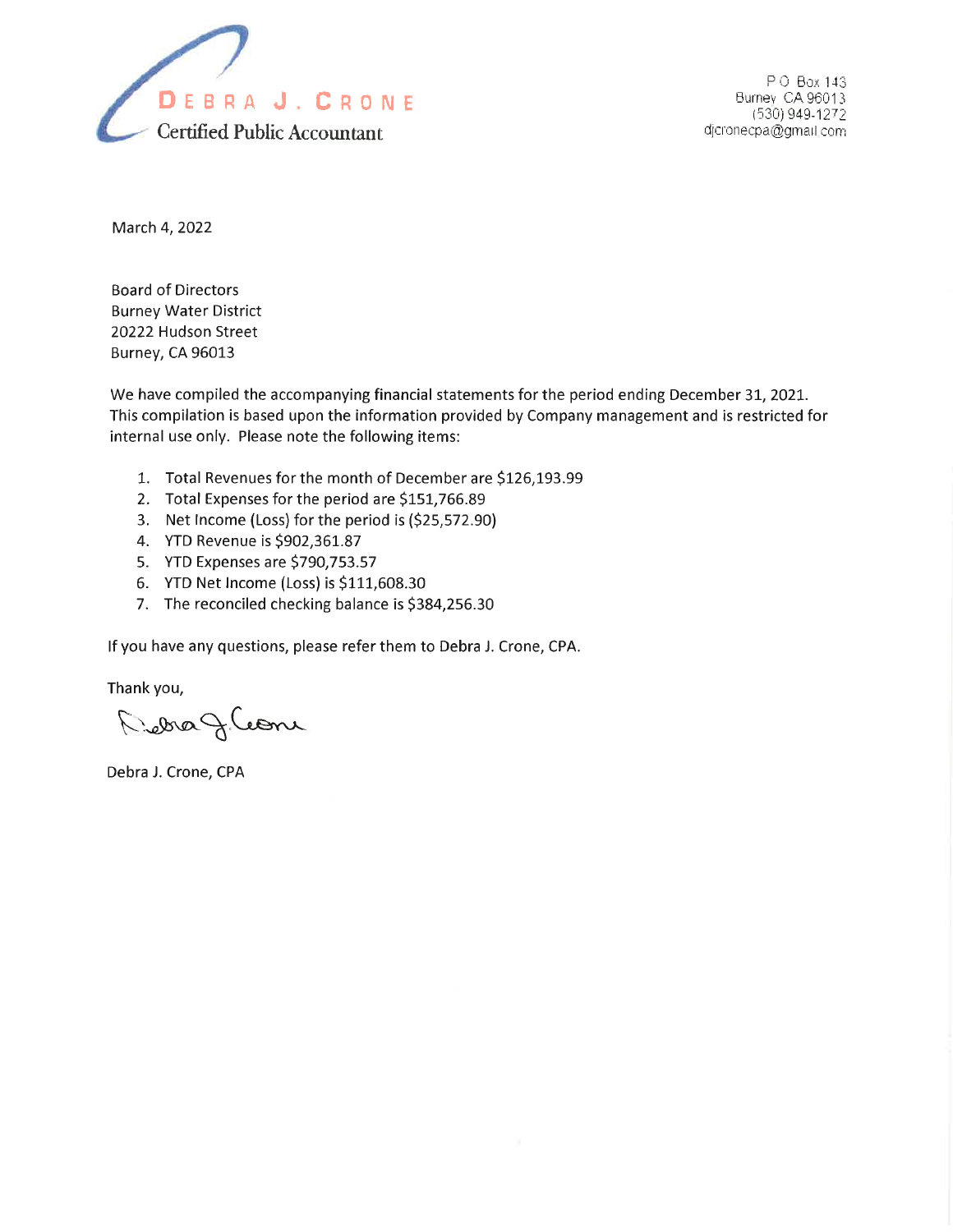## BURNEY WATER DISTRICT Income Statement For the Six Months Ending December 31,2021

|                                | Current Month      | Year to Date |
|--------------------------------|--------------------|--------------|
| Revenues                       |                    |              |
| RESIDENTIAL INCOME-W           | \$<br>34,685.46 \$ | 277,695.56   |
| RESIDENTIAL INCOME-S           | 44,064.10          | 264,801.40   |
| RESIDENTIAL INCOME-P           | 9,678.73           | 51,340.52    |
| <b>GRANT MONEY-S</b>           | 18,056.00          | 18,056.00    |
| COMMERCIAL INCOME-W            | 8,095.63           | 170,098.61   |
| COMMERCIAL INCOME-S            | 7,937.54           | 52,064.46    |
| COMMERCIAL INCOME-P            | 1,239.00           | 6,573.21     |
| <b>SWIMMING LESSONS</b>        | 0.00               | 5,145.00     |
| MOMMY & ME                     | 0.00               | 160.00       |
| <b>LITTLE SWIMMERS</b>         | 0.00               | 38.00        |
| NIGHT SWIM                     | 0.00               | 920.00       |
| <b>GATE FEES-P</b>             | 0.00               | 1,739.00     |
| POOL PASS PURCHASES            | 0.00               | 429.00       |
| <b>VENDING INCOME-P</b>        | 0.00               | 492.00       |
| REPLACEMENT PASSES-P           | 0.00               | 15.00        |
| <b>AQUATIC PASS</b>            | 0.00               | 1,400.00     |
| POOL DONATIONS                 | 0.00               | 325.00       |
| POOL RENTAL FEES               | 0.00               | 5,100.00     |
| MISCELLANEOUS INCOME - W       | 129.06             | 1,033.74     |
| MISCELLANEOUS INCOME - S       | 129.06             | 1,033.74     |
| MISCELLANEOUS INCOME - P       | 129.05             | 771.20       |
| OTHER BILLED INCOME-W          | 500.00             | 13,236.21    |
| OTHER BILLED INCOME-S          | 0.00               | 20,145.00    |
| SERVICE CHARGE INCOME-W        | 62.50              | 112.50       |
| SERVICE CHARGE INCOME-S        | 62.50              | 112.50       |
| LATE FEE INCOME-W              | 596.22             | 4,241.53     |
| <b>LATE FEE INCOME-S</b>       | 452.58             | 3,219.67     |
| LATE FEE INCOME-P              | 91.20              | 648.80       |
| <b>INTEREST INCOME-W</b>       | 13.49              | 81.84        |
| <b>INTEREST INCOME-S</b>       | 13.24              | 55.43        |
| DIVIDEND INCOME - W            | 143.78             | 709.90       |
| <b>DIVIDEND INCOME - S</b>     | 114.85             | 567.05       |
|                                |                    |              |
| <b>Total Revenues</b>          | 126,193.99         | 902,361.87   |
| Cost of Sales                  |                    |              |
|                                |                    |              |
| <b>Total Cost of Sales</b>     | 0.00               | 0.00         |
| Gross Profit                   | 126, 193.99        | 902,361.87   |
|                                |                    |              |
| Expenses<br><b>BANK FEES-W</b> |                    |              |
|                                | 5.00               | 50.00        |
| <b>BANK FEES-S</b>             | 5.00               | 50.00        |
| <b>CHEMICALS-P</b>             | 0.00               | 4,111.59     |
| DEPRECIATION EXPENSE-W         | 8,327.42           | 49,964.52    |
| DEPRECIATION EXPENSE-S         | 9,404.83           | 56,428.98    |

Restricted for Internal Use Only See Engagement Letter Dated June 30,2011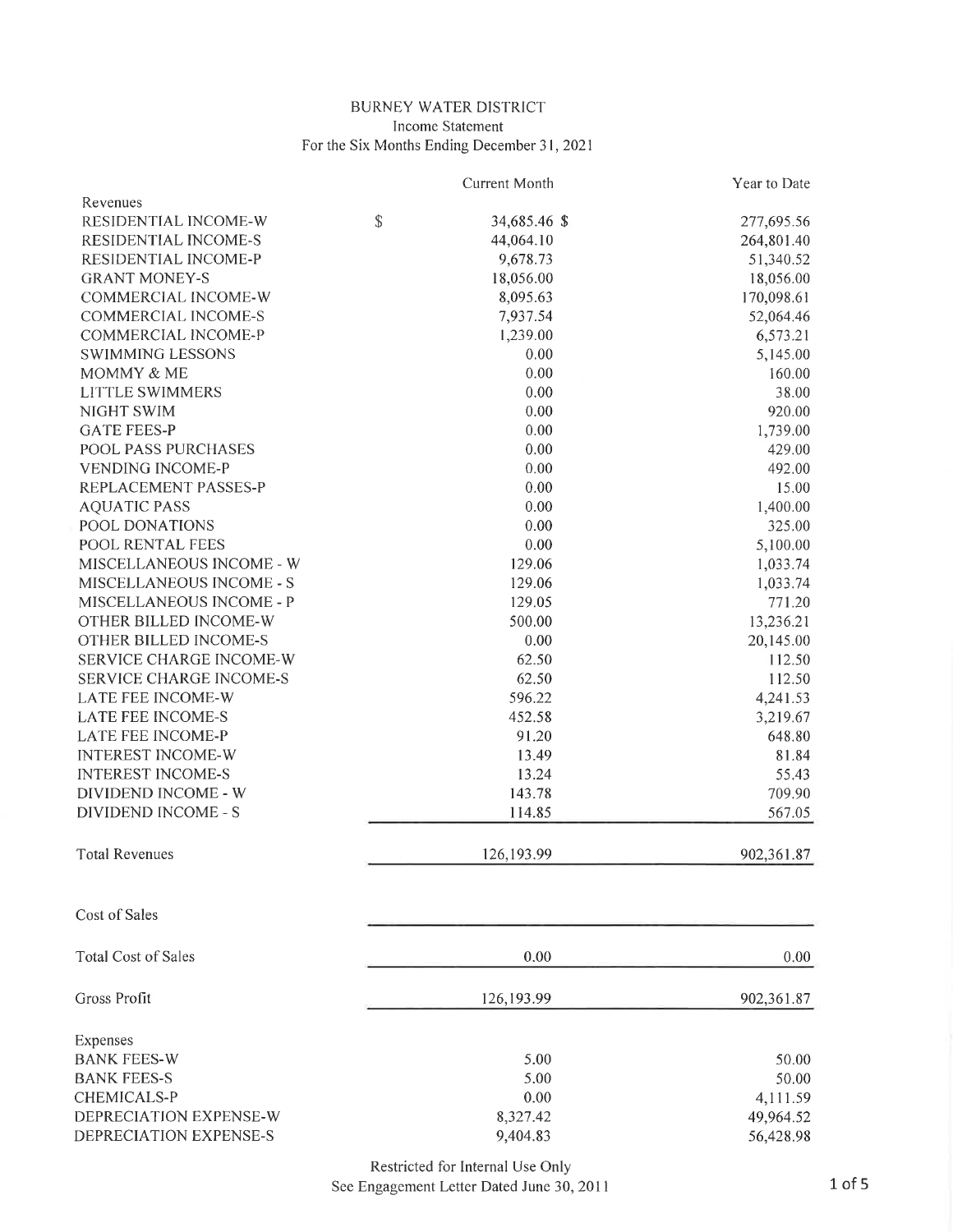|                                    | Current Month   | Year to Date |
|------------------------------------|-----------------|--------------|
| DEPRECIATION EXPENSE-P             | 3,253.25        | 19,519.50    |
| DUES, FEES & SUBSCRIPTIONS-W       | 0.00            | 9,627.83     |
| DUES, FEES & SUBSCRIPTIONS-S       | 0.00            | 5,104.83     |
| <b>ENGINEERING FEES-W</b>          | 0.00            | 182.75       |
| <b>ENGINEERING FEES-S</b>          | 3,711.00        | 18,801.60    |
| GAS, FUEL & OIL-W                  | 575.07          | 4,143.38     |
| GAS, FUEL & OIL-S                  | 575.07          | 3,820.60     |
| HEALTH INSURANCE-W                 | 4,476.50        | 25,074.07    |
| HEALTH INSURANCE-S                 | 4,476.50        | 25,074.07    |
| <b>INTEREST EXPENSE-W</b>          | 26.81           | 32.48        |
| <b>INTEREST EXPENSE-S</b>          | 26.80           | 29.98        |
| <b>LAB SUPPLIES-S</b>              | 95.13           | 587.32       |
| <b>LEGAL EXPENSE-W</b>             | 0.00            | 1,668.50     |
| MEALS EXPENSE-W                    | 8.46            | 84.11        |
| <b>MEALS EXPENSE-S</b>             | 37.51           | 113.20       |
| MISC EXPENSE-W                     | 0.00            | 50.00        |
| OFFICE SUPPLIES-W                  | 2,337.79        | 5,651.76     |
| <b>OFFICE SUPPLIES-S</b>           | 2,337.82        | 5,637.08     |
| OFFICE SUPPLIES-P                  | 0.00            | 450.73       |
| OFFICE EQUIP LEASE-S               | 0.00            | 15.39        |
| OPERATING EXPENSE-W                | 1,284.47        | 5,201.57     |
| <b>OPERATING EXPENSE-S</b>         | 1,270.99        | 5,608.32     |
| OPERATING EXPENSE-P                | 0.00            | 459.19       |
| PERS RETIREMENT-W                  | 4,542.37        | 26,746.75    |
| PERS RETIREMENT-S                  | 4,542.41        | 26,746.90    |
| PERMITS/LICENSES/FEES-W            | 3,960.14        | 3,970.14     |
| PERMITS/LICENSES/FEES-S            | 27,215.00       | 27,485.00    |
| PERMITS/LICENSES/FEES-P            | 495.61          | 495.61       |
| PG&E PUMPING COSTS-W               | 14,643.70       | 131,027.06   |
| PG&E PUMPING COSTS-S               | 10,593.76       | 42,223.53    |
| PG&E OFFICE UTILITIES-W            | 548.98          | 1,910.04     |
| <b>PG&amp;E OFFICE UTILITIES-S</b> | 548.98          | 10,141.23    |
| <b>PG&amp;E POOL UTILITIES</b>     | 55.05           | 1,625.71     |
| PROFESSIONAL FEES-W                | 860.62          | 4,917.12     |
| PROFESSIONAL FEES-S                | 930.63          | 9,967.64     |
| R&M INFRASTRUCTURE-W               | 1,789.10        | 13,814.20    |
| R&M INFRASTRUCTURE-S               | 0.00            | 6,053.16     |
| R&M INFRASTRUCTURE-P               | 0.00            | 853.77       |
| RENTAL OF EQUIPMENT-W              | 70.59           | 527.72       |
| RENTAL OF EQUIPMENT-S              | 0.00            | 119.02       |
| REPAIRS/MAINT BLDG-W               | 41.03           | 105.64       |
| REPAIRS/MAINT BLDG-S               | 41.04           |              |
| REPAIRS/MAINT BLDG-P               |                 | 152.91       |
| REPAIRS/MAINT EQUIP-W              | 50.00<br>663.12 | 540.00       |
| REPAIRS/MAINT EQUIP-S              |                 | 3,977.81     |
| TOOLS-W                            | 663.12          | 4,614.84     |
| <b>TOOLS-S</b>                     | 211.47          | 703.47       |
|                                    | 6.42            | 1,211.07     |
| TOOLS-P                            | 0.00            | 34.73        |
| SOCIAL SECURITY TAXES-W            | 1,206.75        | 5,773.04     |
| SOCIAL SECURITY TAXES-S            | 1,234.09        | 6,743.79     |
| SOCIAL SECURITY TAXES-P            | 0.00            | 2,732.38     |
| TELEPHONE-W                        | 471.38          | 2,934.15     |
| TELEPHONE-S                        | 522.53          | 2,985.31     |
| TELEPHONE-P                        | 145.92          | 902.40       |
| TESTING EXPENSE-W                  | 446.00          | 2,038.00     |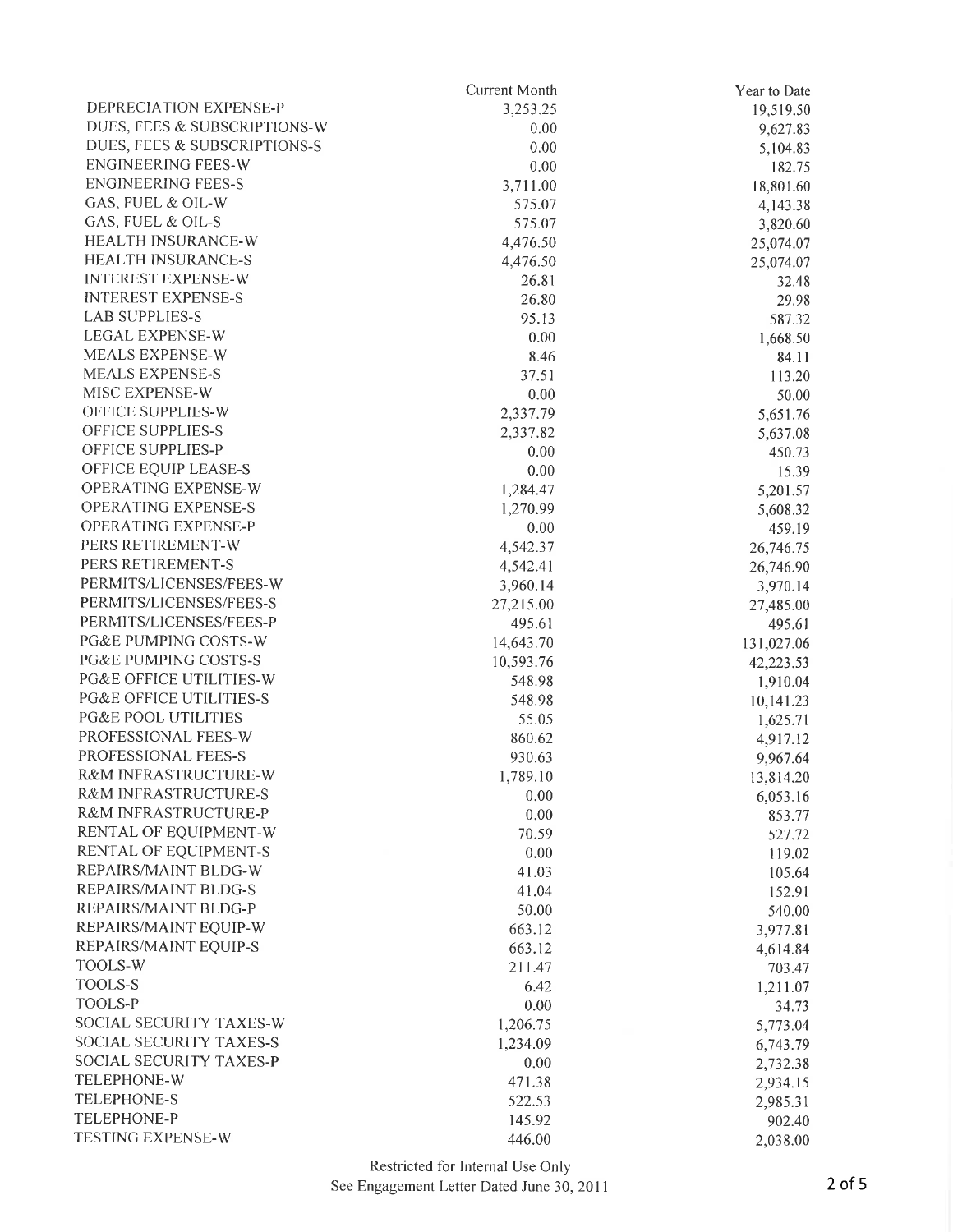|                                      |        | <b>Current Month</b> | Year to Date |
|--------------------------------------|--------|----------------------|--------------|
| <b>TESTING EXPENSE-S</b>             |        | 0.00                 | 1,996.50     |
| <b>TRAVEL EXPENSE-W</b>              |        | 0.00                 | 264.41       |
| <b>TRAVEL EXPENSE-S</b>              |        | 0.00                 | 74.01        |
| <b>VEHICLE REPAIRS &amp; MAINT-W</b> |        | 21.05                | 2,121.12     |
| <b>VEHICLE REPAIRS &amp; MAINT-S</b> |        | 21.06                | 2,121.23     |
| WAGES & SALARIES PRODUCTION-W        |        | 13,612.04            | 62,990.64    |
| WAGES & SALARIES PRODUCTION-S        |        | 13,077.63            | 63,851.56    |
| WAGES & SALARIES PRODUCTION-P        |        | 0.00                 | 34,383.07    |
| <b>OVERTIME PAID-W</b>               |        | 689.50               | 2,418.92     |
| <b>OVERTIME PAID-S</b>               |        | 1,580.43             | 10,187.70    |
| <b>OVERTIME PAID-P</b>               |        | 0.00                 | 617.39       |
| <b>SICK PAY-W</b>                    |        | 565.04               | 3,018.36     |
| <b>SICK PAY-S</b>                    |        | 565.03               | 3,637.85     |
| <b>VACATION PAY-W</b>                |        | 1,014.94             | 2,785.09     |
| <b>VACATION PAY-S</b>                |        | 1,014.94             | 2,165.55     |
| <b>COMP TIME TAKEN-W</b>             |        | 0.00                 | 108.75       |
| <b>STAND BY TIME PAID-W</b>          |        | 435.00               | 2,670.00     |
| <b>STAND BY TIME PAID-S</b>          |        | 435.00               | 2,670.00     |
| <b>WORKERS COMP-W</b>                |        | 0.00                 | 437.38       |
| <b>WORKERS COMP-S</b><br>0.00        |        |                      | 476.38       |
| <b>WORKERS COMP-P</b>                |        | 0.00                 | 140.17       |
| <b>Total Expenses</b>                |        | 151,766.89           | 790,753.57   |
| Net Income                           | $($ \$ | 25,572.90) \$        | 111,608.30   |
|                                      |        |                      |              |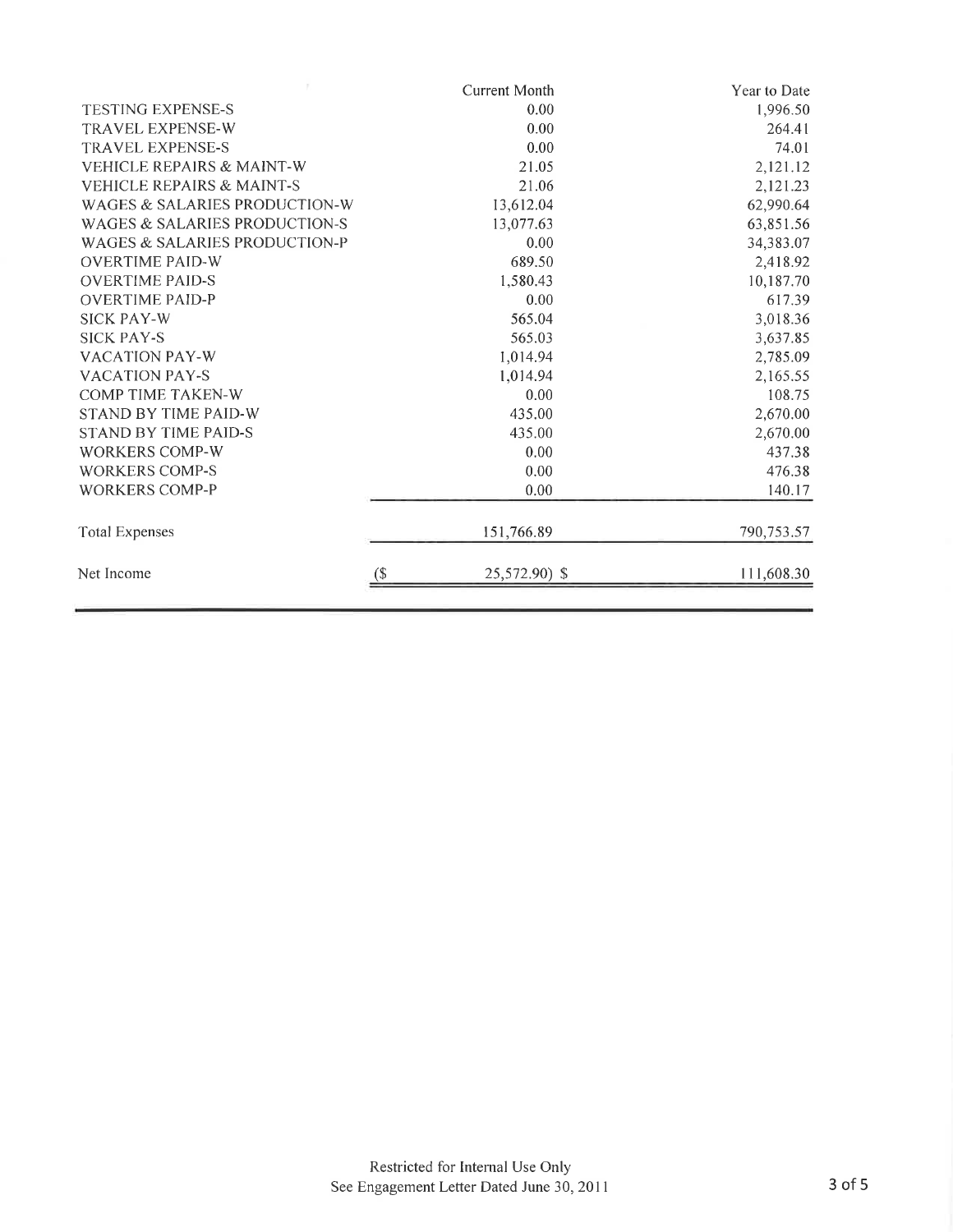## **BURNEY WATER DISTRICT**

## Check Register

## For the Period From Dec 1, 2021 to Dec 31, 2021

| Filter Criteria includes: Report order is by Date.<br>Check # | Date     | Pavee                                                             | <b>Cash Account</b> | Amount    |
|---------------------------------------------------------------|----------|-------------------------------------------------------------------|---------------------|-----------|
| 29698                                                         | 12/4/21  | CALIFORNIA SAFETY CO.                                             | 10300.0             | 180.00    |
| 29699                                                         | 12/4/21  | CALIF SPECIAL DISTRICTS ASSOC                                     | 10300.0             | 5,752.00  |
| 29700                                                         | 12/4/21  | PAT NUGENT                                                        | 10300.0             | 460.00    |
| 29701                                                         | 12/4/21  | DEBRA J. CRONE, CPA                                               | 10300,0             | 1,600.00  |
| 29702                                                         | 12/4/21  | <b>FRONTIER COMMUNICATIONS</b>                                    | 10300.0             | 903.33    |
| 29703                                                         | 12/4/21  | WILLIE LYONS                                                      | 10300,0             | 137.73    |
| 29704                                                         | 12/4/21  | ONSOLVE, LLC                                                      | 10300.0             | 32.00     |
| 29705                                                         | 12/4/21  | PETERSON CAT                                                      | 10300.0             | 360.25    |
| 29706                                                         | 12/4/21  | PG&E                                                              | 10300,0             | 25,325,39 |
| 29707                                                         | 12/4/21  | State Water Resources Control Board                               | 10300.0             | 110.00    |
| 29708                                                         | 12/4/21  | <b>UPEC 792</b>                                                   | 10300.0             | 285.00    |
| 29709                                                         | 12/4/21  | ZITO MEDIA                                                        | 10300.0             | 124.04    |
| EFT 120621-1                                                  | 12/6/21  | NOR CAL LABORERS                                                  | 10300.0             | 8,953,00  |
| 10356                                                         | 12/10/21 | MIKE A. SKELLY                                                    | 10300.0             | 2,401.42  |
| 10357                                                         | 12/10/21 | KEITH T. MOORE                                                    | 10300.0             | 1,255,97  |
| 10358                                                         | 12/10/21 | WILLIE L. LYONS                                                   | 10300.0             | 1,627.97  |
| 10359                                                         | 12/10/21 | MARGARITA ANGEL                                                   | 10300.0             | 1,057.36  |
| 10360                                                         | 12/10/21 | <b>AMANDA R. ROGERS</b>                                           | 10300.0             |           |
| 10361                                                         | 12/10/21 | DAVID ZEVELY                                                      | 10300.0             | 1,450.60  |
| 10362                                                         | 12/10/21 | STEPHANIE A. MCQUADE                                              | 10300.0             | 2,389.64  |
|                                                               |          |                                                                   |                     | 1,112,57  |
| 1231                                                          | 12/11/21 | <b>KAMALJIT TAKHAR</b><br>CALIF. PUBLIC EMPLOYEES' RETIREMENT SYS | 10305.0             | 63,51     |
| EFT 121521-1                                                  | 12/15/21 |                                                                   | 10300.0             | 4,720,03  |
| EFT 121521-2                                                  | 12/15/21 | CalPERS                                                           | 10300.0             | 6,185.75  |
| EFT 121521-3                                                  | 12/15/21 | PITNEY BOWES INC.                                                 | 10300.0             | 824.52    |
| EFT 121521-4                                                  | 12/15/21 | TESORO COMMERCIAL FLEET                                           | 10300.0             | 908,00    |
| EFT 121621-1                                                  | 12/16/21 | CALIF, PUBLIC EMPLOYEES' RETIREMENT SYS                           | 10300.0             | 175,00    |
| 29697                                                         | 12/17/21 | <b>Access Information Management</b>                              | 10300.0             | 123,98    |
| 29710                                                         | 12/17/21 | AIR GAS USA                                                       | 10300.0             | 68.70     |
| 29711                                                         | 12/17/21 | <b>ARAMARK</b>                                                    | 10300.0             | 583.64    |
| 29712                                                         | 12/17/21 | AT&T MOBILITY                                                     | 10300.0             | 116.90    |
| 29713                                                         | 12/17/21 | BASIC LABORATORY, INC.                                            | 10300.0             | 5,00      |
| 29714                                                         | 12/17/21 | <b>BACKFLOW APPARATUS &amp; VALVE CO</b>                          | 10300.0             | 4,021.88  |
| 29715                                                         | 12/17/21 | <b>BURNEY DISPOSAL</b>                                            | 10300.0             | 1,259.28  |
| 29716                                                         | 12/17/21 | CALIFORNIA SAFETY CO.                                             | 10300.0             | 180.00    |
| 29717                                                         | 12/17/21 | PAT NUGENT                                                        | 10300.0             | 3,350.45  |
| 29718                                                         | 12/17/21 | ED STAUB & SONS                                                   | 10300.0             | 382.73    |
| 29719                                                         | 12/17/21 | FERGUSON WATERWORKS #1423                                         | 10300.0             | 116.11    |
| 29720                                                         | 12/17/21 | <b>HOVIS HARDWARE</b>                                             | 10300.0             | 208.03    |
| 29721                                                         | 12/17/21 | <b>LAWSON PRODUCTS</b>                                            | 10300.0             | 183.79    |
| 29722                                                         | 12/17/21 | MOUSEMAN PEST CONTROL                                             | 10300.0             | 50,00     |
| 29723                                                         | 12/17/21 | NAPA SIERRA                                                       | 10300.0             | 633,31    |
| 29724                                                         | 12/17/21 | OFFICE DEPOT                                                      | 10300.0             | 174.14    |
| 29725                                                         | 12/17/21 | PETERSON CAT                                                      | 10300.0             | 6,250.85  |
| 29726                                                         | 12/17/21 | SHASTA COUNTY DEPT OF RESOURCE MGMT                               | 10300.0             | 495.61    |
| 29727                                                         | 12/17/21 | MIKE SKELLY                                                       | 10300.0             | 39.78     |
| 29728                                                         | 12/17/21 | <b>STREAMLINE</b>                                                 | 10300.0             | 200.00    |
| 29729                                                         | 12/17/21 | <b>UPEC 792</b>                                                   | 10300.0             | 285.00    |
| 29730                                                         | 12/17/21 | <b>USA BLUE BOOK</b>                                              | 10300.0             | 392.05    |
| 10363                                                         | 12/24/21 | MIKE A. SKELLY                                                    | 10300.0             | 2,402.42  |
| 10364                                                         | 12/24/21 | KEITH T. MOORE                                                    | 10300.0             | 1,743.11  |
| 10365                                                         | 12/24/21 | WILLIE L. LYONS                                                   | 10300.0             | 1,212.56  |
| 10366                                                         | 12/24/21 | MARGARITA ANGEL                                                   | 10300.0             | 1,057.36  |
| 10367                                                         | 12/24/21 | <b>AMANDA R. ROGERS</b>                                           | 10300.0             | 1,450.60  |
| 10368                                                         | 12/24/21 | DAVID ZEVELY                                                      | 10300.0             | 2,389.64  |
| 10369                                                         | 12/24/21 | STEPHANIE A. MCQUADE                                              | 10300.0             | 1,185.27  |
| EFT 122721-1                                                  | 12/27/21 | CALIF. PUBLIC EMPLOYEES' RETIREMENT SYS                           | 10300.0             | 2,578.15  |
| EFT 122721-2                                                  | 12/27/21 | FIRST NATIONAL BANK OMAHA                                         | 10300.0             | 1,586.33  |
| EFT 122821-1                                                  | 12/28/21 | PITNEY BOWES INC.                                                 | 10300.0             | 705.50    |

Restricted for Internal Use Only